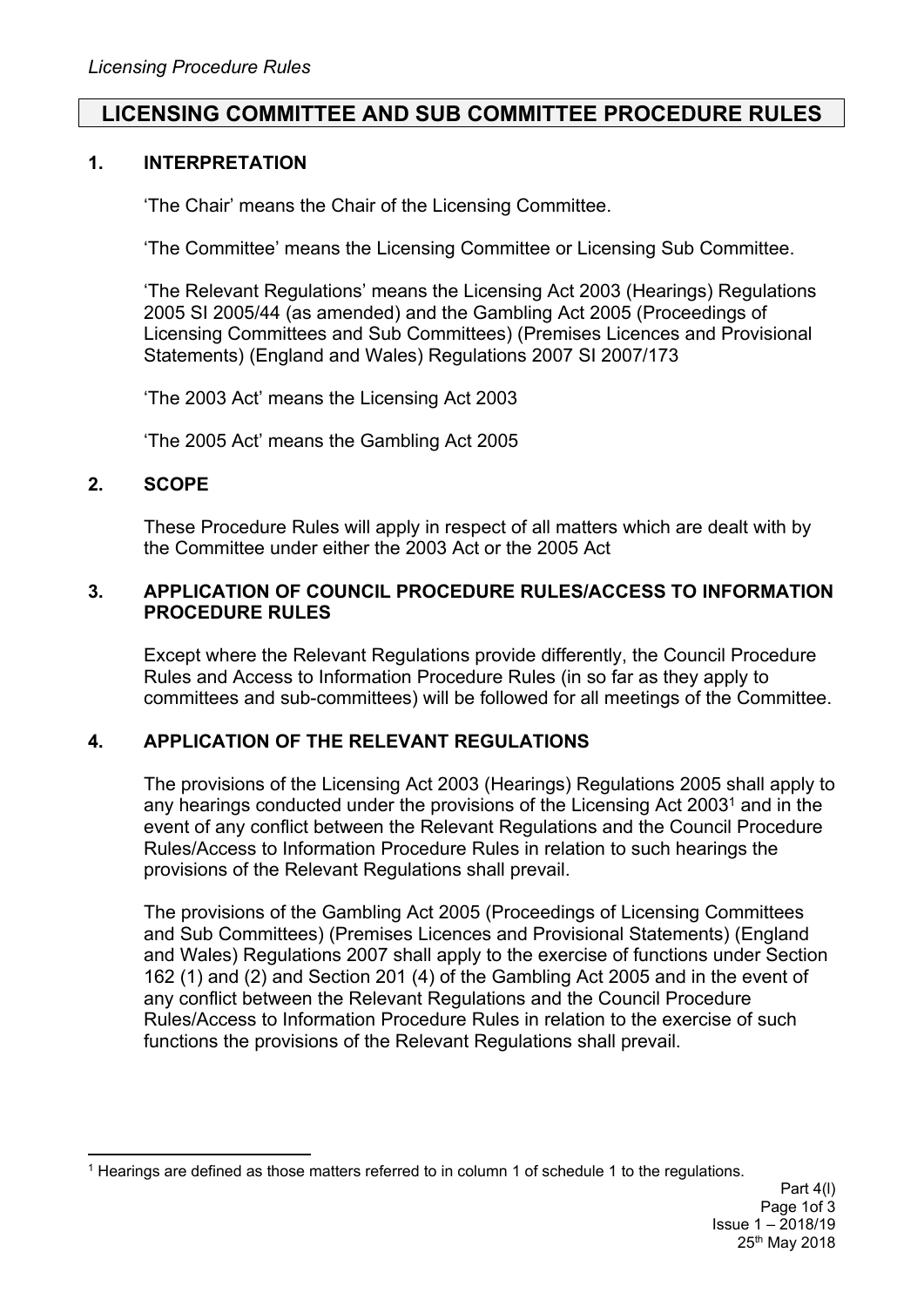## **5. APPOINTMENT OF CHAIR**

The Authority shall appoint the Chair of the Licensing Committee at its AGM.

The Chair of each Licensing Sub-Committee shall be elected by the Sub-Committee at the start of each meeting.

#### **6. QUORUM**

Five Members (including the Chair) shall form a quorum for meetings of the Licensing Committee.

Three Members shall normally form a quorum for meetings of a Licensing Sub-**Committee.** 

In exceptional circumstances such as illness or unanticipated none availability of a Sub-Committee Member it shall be possible for an ordinary business sub committee to conduct a hearing with only two Members present provided that:

- Attempts have been made to identify a Member who can substitute for the Member who is not available without success and
- The parties present agree to a quorum of two and
- The resultant decision is unanimous

The Large Casino Sub-committee and the Sexual Entertainment Venues (SEVs) Sub-committee may not operate to a quorum of less than 3 Members present.

Except where authorised by statute, business shall not be transacted at a meeting unless a quorum is present.

## **7. SUBSTITUTE MEMBERS**

#### Allocation

No substitute Members are appointed for the Licensing Committee.

In relation to each ordinary business Licensing Sub-Committee, the Licensing Committee has appointed substitute Members, comprising all other Members of the Licensing Committee.

In relation to the Large casino Sub-committee and the SEVs Sub-committee the Licensing Committee has appointed 5 Members to each sub-committee. That pool of 5 Members will form a sub-committee of three Members with two substitute Members if required.

> Part 4(l) Page 2of 3 Issue 1 – 2018/19 25th May 2018